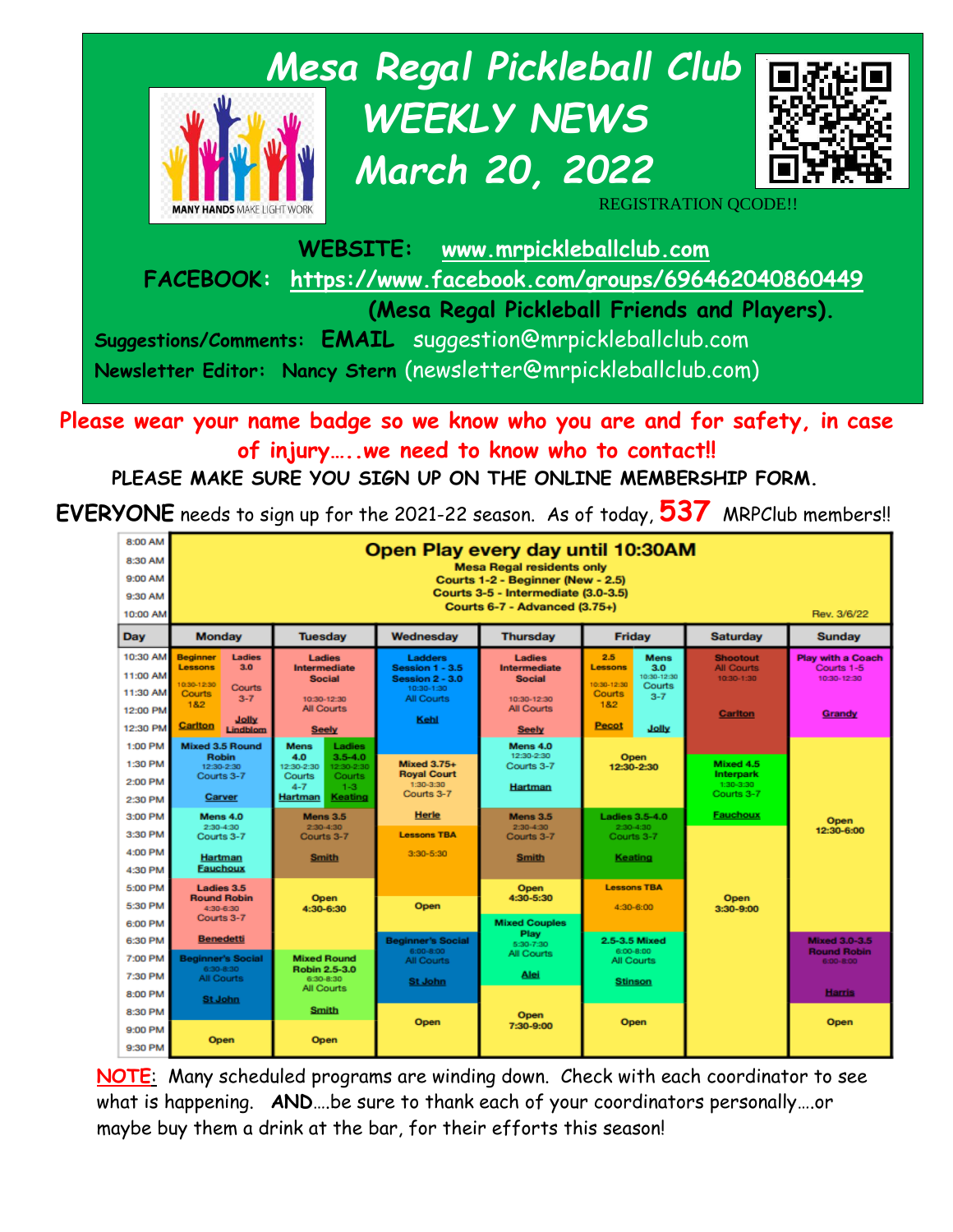# **MESA REGAL AGM REPORT – Clarence Lindblom-President**

Thank you to all the MRPC members who attended our AGM on Wednesday. Taking the time out of your day to support your club and the board is appreciated.

The board is looking ahead and preparing for the use of the new pickleball facility. With more courts the MRPC will have the use of 28 courts.

28 (21 new + 7 current) courts 9 hours a day of use over 7 days this translates into approximately 1764 hours of play for the week.

The board is looking at ways to communicate to the membership the programs available, special events, etc. in an effort to utilize our club time for members and assist coordinators.

This summer the board intends to

-Adjust the club's current schedule to bring new programs and adjust current programs .We have 535 members and new residents anticipated for the new season.

-Add a visual communication screen at the Pavilion

- Explore & Evaluate 3rd party software for our club

-Pickleball Den

-Wild Apricot

-Hold My Court Reservations

-Pickleball Brackets

-DUPR

This is all in effort to continue to be one of the best clubs in the east valley providing our members a safe environment to learn and grow their play.

**CONGRATULATIONS TO OUR NEW 2022-23 MRPC BOARD OF DIRECTORS Clarence Lindblom** – President **Marilyn Kehl** – Vice-President **Calvin Jolly** – Treasurer **Marcie Herle** – Secretary **Craig Carlton** – Member at Large

# **CAN RECYCLING END OF THE YEAR REPORT**

A huge **THANK YOU** to **Mike Baril** who coordinated our can recycling this year. Mike and his many helpers….Barb Harris, Hammy Hamilton, Buzz Handford, Doug Johnston, Ken Carlson, Mike Pecot (sorry if we forgot others!). The club has received a total of \$815.00 from can recycling this year. At \$.80/lb, that is about **1000 pounds** of aluminum….a lot of can carrying to the storage and a lot of **TRASH** kept out of the landfills!!!! **WAY TO GO, MRPClub members!**

## **SHOULD WE KEEP SAVING OUR CANS?.....YES**

Thanks to Gina Trammel, you can **keep on drinking** and taking your cans to the pickleball patio until the end of April then you can take any cans to Gina's, SITE# 1779 to store for the fall can run.

# **THANKS EVERYONE…… FOR DRINKING & LOOKING AFTER OUR ENVIRONMENT!!!**



**KEEP DRINKING (and DINKING)**

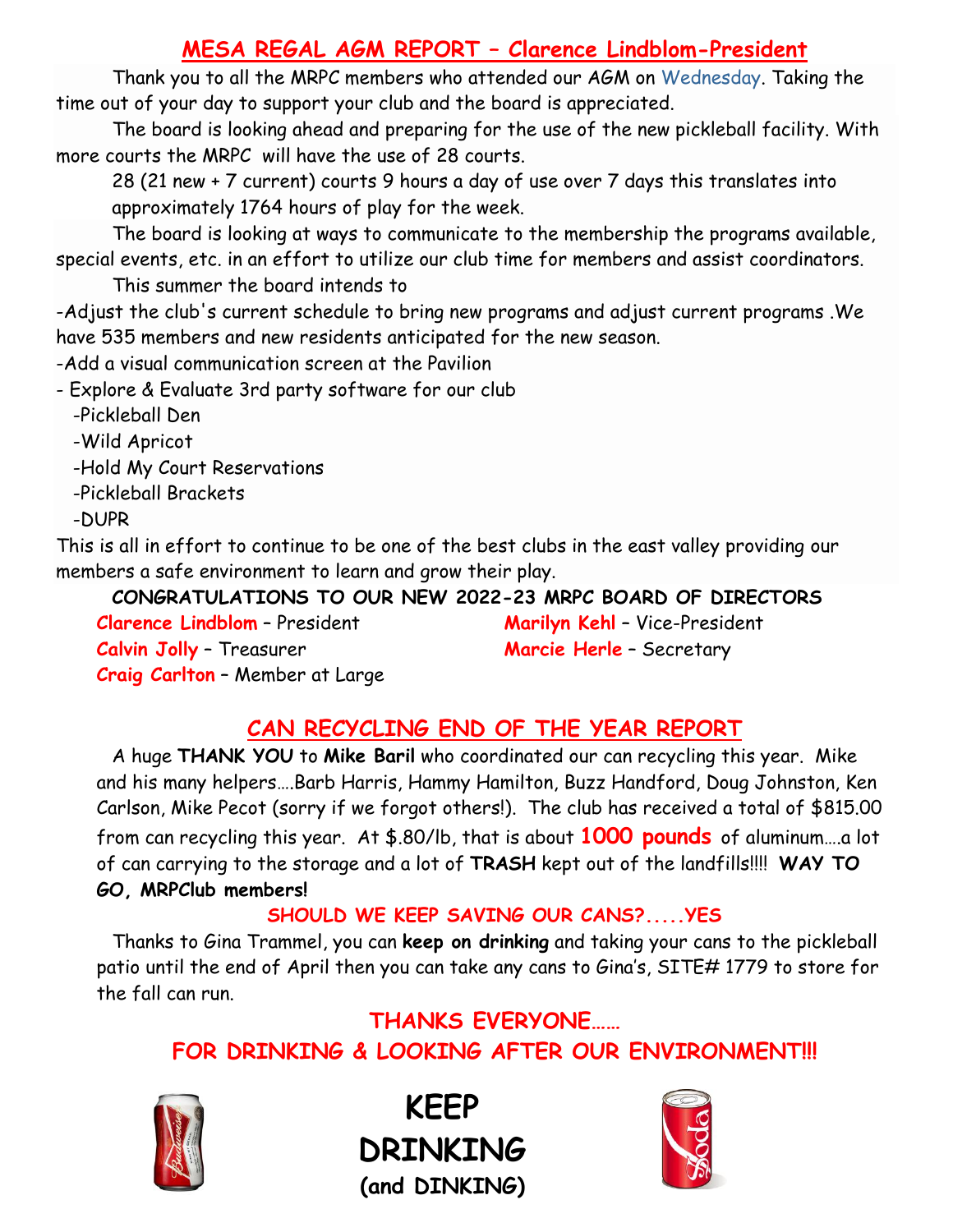## **REMINDERS FOR MEMBERS IN DAILY SCHEDULED PLAY**

A little bit of MRPClub history…….We all **ENJOY** the skill level scheduled play (and we have a lot of it on our schedule!!) because the Club needed to relieve the pressure on our **OPEN PLAY** times 7:00am-10:30am. To do this, the club at the time, allowed **SCHEDULED PLAY** for skill level groups. To ensure this continues to hold true, we need all players in **SCHEDULED PLAY** on each day to **NOT COME TO OPEN PLAY**!! So, if you come down to the courts prior to your SCHEDULED PLAY, and there are paddles in the holders, **DO NOT PUT YOUR PADDLE IN THE RACK**!

Please respect the work that your club has done in the past to ensure that all MRPClub members have an opportunity to play on our courts!



#### .**WEDNESDAY LADDERS**



Want to sign up for ladders play? \*\*Email Marilyn at [m.greenekehl@gmail.com](mailto:m.greenekehl@gmail.com) to get your name on the list!



#### **LADDERS COURT WINNERS – March 9 - CONGRATS TO ALL!!**

#### First Session-3.5

- Court 1 Rick J-55, Stan T-48, Donita-41, Lois-38
- Court 2 Steve G-53, Kevin K-50, Sue J-38, Barb H-35
- Court 3 Sharon S-50, Doug T-45, Mary Lou-44, Doug D-39
- Court 4 Dan G-54, Carol-52, Barb B-46, Jim J-44
- Court 5 Colleen-50, Larry B-45, Ric-40, Kim-31
- Court 6 Brian B-51 Chuck-48, Doug J-45, Marilyn-40
- Court 7 Kevin C-53, Jay-51, Bill S-46, Tom-36

#### Second Session-3.0

Court 2 – Dave S-40, Wayne-39, Chuck-35, Janet R-32

Court 3 – Nora-39, Rod-30, Jim-29, Elaine-28

Court 4 – Marty-42, Carol/Marilyn-38, Bob P-38, Heidi-21

Court 5 – Janet T-46, Bob G-41, Chris G-32, Mike B-26

Court 6 – Dan-48, Ray-40, Marcie-31, Cheryl-29

Court 7 – Mike B-43, Sam O-39, Bob O-36, Don-22